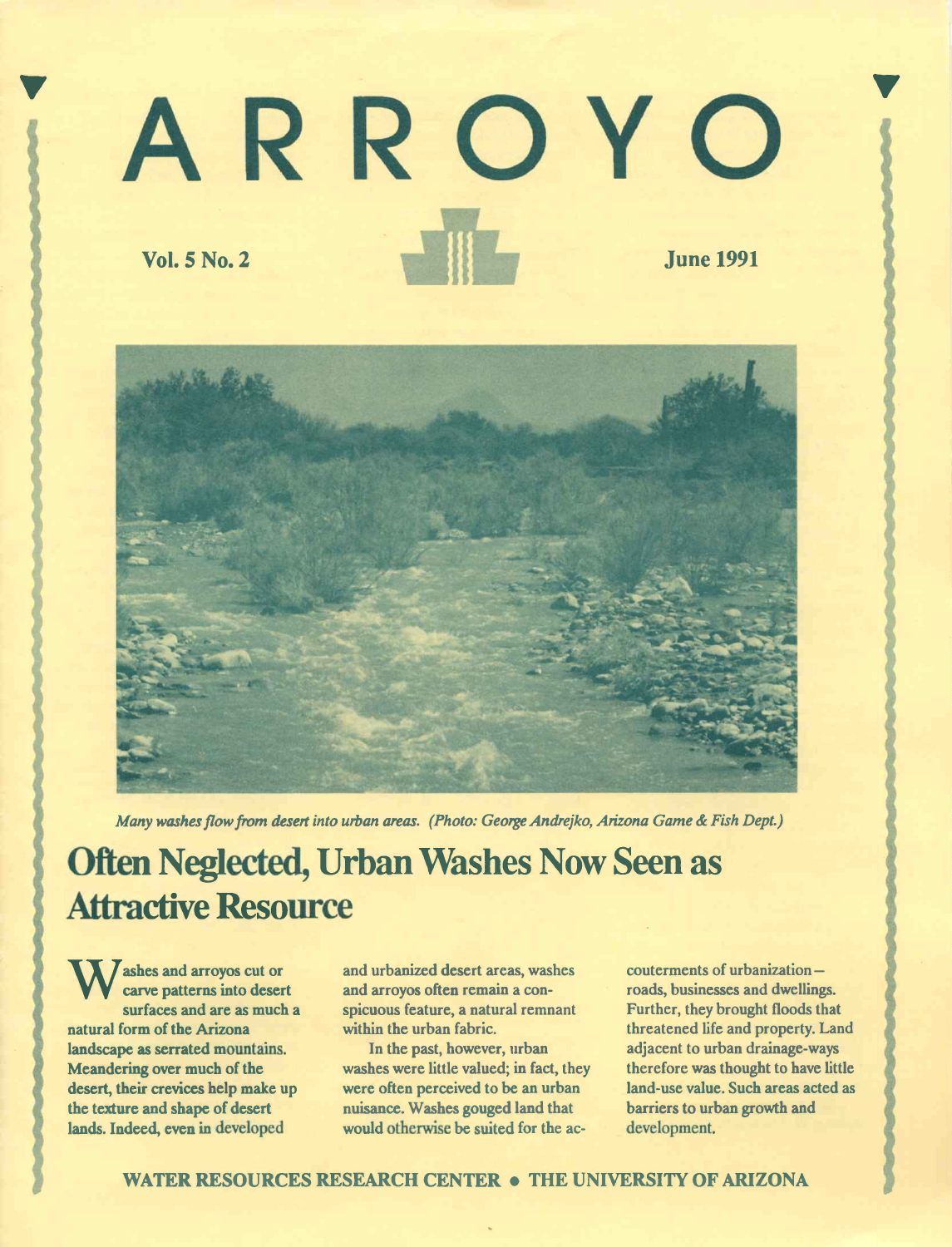Despite their problems, washes in urban areas served purposes that were perceived to be useful and practical, and for this they were appreciated. They acted as conduits to drain flood waters. They provided a source of sand and gravel and locations to dump unwanted materials and trash. Then, as is frequently true now, the practical benefits of preserving the natural conditions of washes were not readily recognized. An esthetics of urban washes had not evolved.

### The Value of Urban Washes

 $\mathbf{W}$  precise definition. Generally network  $\sum$  ash" is a term that defies a wash is an ephemeral stream; i.e., a stream without a continual flow. Some rather large ephemeral streams, however, such as the Santa Cruz or the Salt, are termed rivers. Size therefore determines the river designation, although in most other respects such rivers are identical to washes. Watercourse is a more inclusive term.

Increasingly washes are being recognized as a valuable resource to benefit the urban setting. The environmental ethic that has emerged relatively recently has encouraged a perception of urban washes as a natural form to be preserved, protected, and, when necessary, restored. The occurrence of washes within an urban area provides various benefits.

An obvious benefit is that washes have the potential to provide city dwellers with a touch of nature. By offering a valued intrusion of natural habitat into urbanized areas, washes clearly contribute to the greening of the city. A natural wash in an urban setting helps demonstrate the premise that cities, especially western U.S. cities, have the resources to creatively blend natural and urban features to enrich the lives of those who live there.

As a proponent of this view, William W. Shaw of the University of Arizona's School of Renewable Natural Resources studied the occurrence of wildlife habitat within the Tucson arca. He argues that wildlife is an important urban concern. In a sense, therefore, elected officials, planners, and developers are wildlife managers in metropolitan areas. Their actions affect the preservation and occurrence of wildlife within the city.

Shaw inventoried habitats remaining within the Tucson area to determine their viability to support wildlife. He indicates that the most sensitive habitats occur in association with Tucson's natural drainage system, its washes. In non-degraded areas, the network of washes provides an interconnected system of open spaces and supports native plant communities. This benefits such wildlife as quail, roadrunners, javelina, and coyotes that are able to live in close proximity to humans. Other Arizona urban areas may not share the same conditions. The main premise however is generally relevant: washes are often a preserve for desert flora and fauna within a city.

Related to the environmental benefits offered by urban washes are the recreational advantages. For example, washes form an interconnecting system of drainageways spread over an extended area. Their banks or channel beds therefore form a natural pathway for walking, jogging or hiking.

A city gains economic advantages with such environmental and recreational features. For example, studies demonstrate that property values increase in areas in proximity to recreational amenities such as hiking trails. Further, surveys have indicated that a prime factor influencing businesses to locate in Arizona is the availability of open spaces and abundant outdoor recreational opportunities. Urban washes can thus be an economic asset.

Washes can also be a natural

form to guide the growth and development of a settlement or city. For example, native people who lived in this arid region often located their settlements along river banks. Here a reliable source of water was available in a pleasant environment.

Arriving well after the original inhabitants, some city planners still share their interest in washes as a focal point for development. Often prompting this interest is a dissatisfaction with the grid pattern of development common to most western cities. This development is often faulted as a synthetic overlay that ignores the natural forms and conditions abundantly, and often dramatically present in the West.

Some planners argue that the lines and patterns created by washes could be a natural form to guide city planning. As a low point of a watershed, washes reflect the land forms of an entire area and set a natural pattern for organizing urban development. The beauty and appeal of a city might well be enhanced if such projects as roads and housing were designed to be compatible with the cut and shape of area washes. The integration of washes into urban design is an intriguing but little practiced concept.

#### Urbanization and Washes

**Tucson and Phoenix, virgin D** reviously, in areas that are now washes meandered through pristine desert. Various human activities, however, wrought major changes to wash arcas, often despoiling their natural conditions. The land was grazed, and trees were cut. Settlements expanded into towns and cities, with desert lands converted to urban uses. Groundwater tables dropped because of increased pumping to support a growing population.

As urban conditions intensified other situations developed that further contributed to the degradation of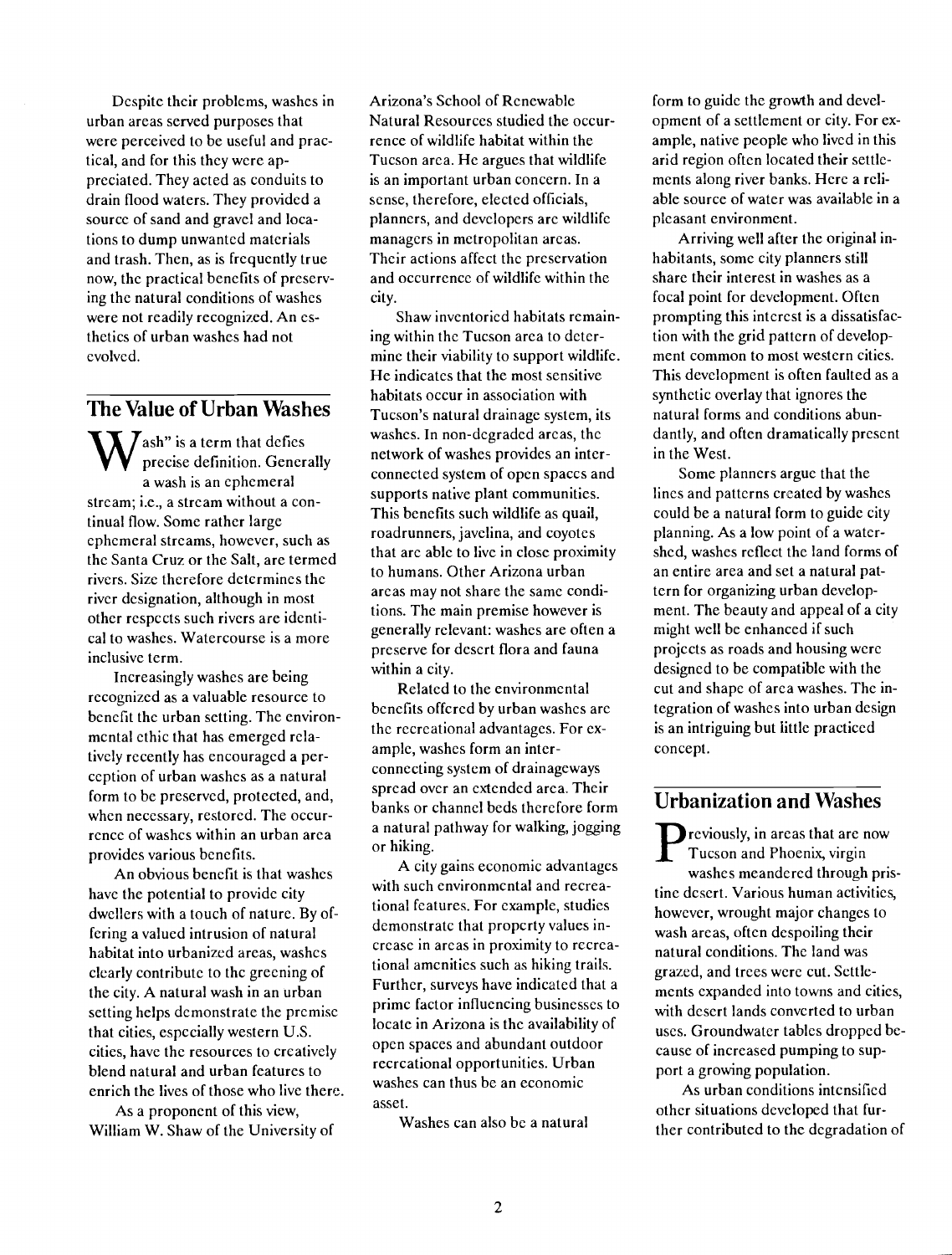washes. For example, urban development increased the extent of impervious surfaces. Instead of percolating into the subsurface, rain now accumulates and runs off streets, sidewalks, parking lots and buildings and flows into washes. In an urbanized area, runoff is estimated to be four times that of a comparable undeveloped desert area. The drainage from the increased runoff that concentrates in rivers and washes accelerates the quantity and velocity of the flow on downstream reaches. Channels enlarge becoming deeper and wider, and damage from erosion becomes a greater threat.

Although damaging to many washes, the increased flow from urban surfaces actually benefits others. A comparison of photographs taken during different time periods demonstrates that certain washes have recently experienced increased size and density of vegetative growth. This new growth includes paio verdes, mesquites, and acacias. Contrary to the usual state of affairs, this is an example of an urban condition benefiting a natural habitat. Still hurting, however, are stands of deciduous trees such as cottonwoods. These trees rely on the watertable which has been dropping, despite the increased flows.

Along with the volume of water that flows off urban surfaces into washes, the quality of that water is also a concern, one that will need to be increasingly reckoned with. Washes in urban areas receive water carrying varying degrees of nonpoint source (NPS) pollution. This is a type of pollution not readily identified with a particular source.

Rainfall flowing over urban surfaces - streets, parking lots,  $landscaped areas, industrial sites$ picks up various NPS constituents. These include sediments and debris from worn and weathered pavements and buildings; heavy metals and inorganic chemicals from transportation

activities and building materials; and nutrients from fertilizers used on lawns and landscape vegetation.

Concerned about the quality of urban runoff, the Environmental Protection Agency has recently proposed rules and regulations for stormwater discharge. In effect, water quality standards are to be set for runoff into urban washes. Cities of a certain size will need to obtain a National Pollutant Discharge Elimination System (NPDES) permit for stormwater discharge by 1992. Authorized under the federal Clean Water Act, the NPDES program intends to control or eliminate the discharge of stormwater runoff pollutants to waterways.



San Ildefonso bird design

The Arizona Department of Environmental Quality is presently developing the stormwater standards. Since no specific stormwater standards exist, surface water standards are expected to become the basis for the NPDES permit. This has caused concern that developed stormwater standards will be excessively strict, a burden for municipalities and industries alike. Also feared is that excessively strict standards might affect the condition of urban waterways in various ways.

For example, reduced flows into washes may result. This could happen if stormwater treatment becomes necessary to meet strict water quality standards. This is an expensive

process. As a result, stormwater may be diverted from flowing into washes and contained in retention basins rather than being released. Deprived of the flow, vegetation within washes could be adversely affected.

Some officials, however, question whether the regulation of stormwater will necessarily restrict its discharge into washes. Such officials claim that, although research in the area is limtied, researchers thus far have not detected excessive amounts of pollutants that would raise concerns under proposed water quality standards.

John Brock and Doug Green from the Arizona State University's School of Agri-Business and Environmental Resources are working on a project of relevance to the NPS pollution problem within urban washes. They are studying the chemistry of soils within urban riparian areas to determine how NPS pollution is affecting such locations. Their work also involves identifying vegetation with a potential to modify some of the pollution from urban runoff.

New water quality standards are also being proposed for discharges from sewage treatment plants. Here, too, concern is expressed that excessively strict standards could adversely affect the natural conditions of streams and washes. Such discharges have benefited riparian areas. If strict standards discourage discharges, riparian habitats could be affected, even destroyed. This situation poses a quandary for some people who must now consider tradeoffs in water quality to preserve riparian areas.

#### flood Control and Urban Washes

 $\Gamma$  development are complemenlood control and urban wash tary issues. If understood in narrowly interpreted utilitarian terms, the purpose of a wash is to carry water. If this purpose is to be solely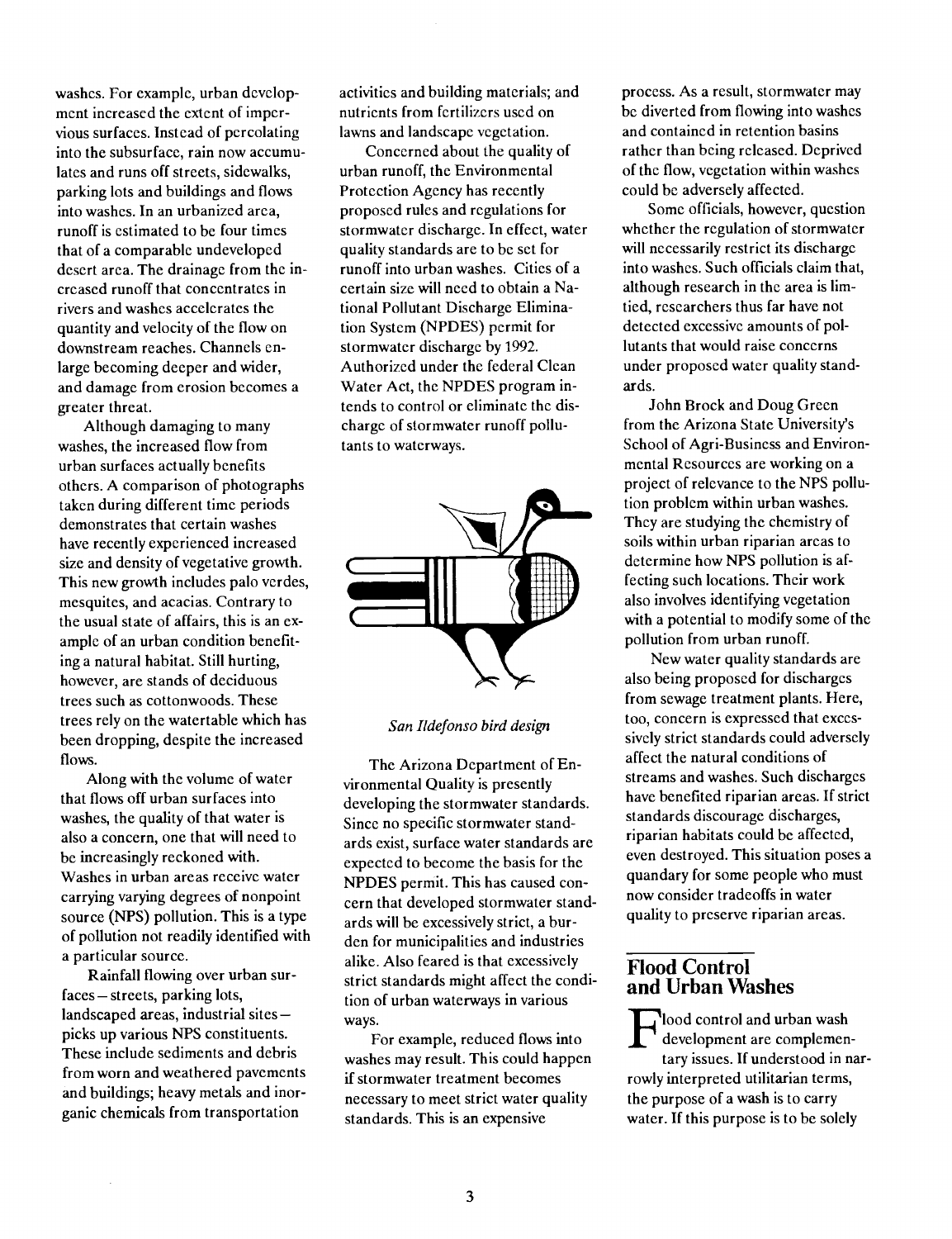served, then flood control efforts are best that enable a wash to more effectively carry greater amounts of water. Such strategies however are often environmentally destructive. The crux of the urban wash issue therefore is to devise a strategy to accommodate drainage needs, as well as preserve conditions essential for environmental and recreational amenities.

Different philosophies guide flood control strategies. Once thought to be a nuisance, stormwater was considered best managed and controlled if made to flow from an area expeditiously. To widen, straighten, and channelize were the preferred strategies to rid an area of floodwaters. Such methods are considered structural since they basically consist of physical modifications to adjust and change the flow of floodwaters. Structural methods include such measures as levees, floodwalls, channel improvement, and storage reservoirs.

Developers are generally strong supporters of structural flood control measures. Anxious to develop the maximum amount of land, they often advocate bank stabilization projects to control flooding and land erosion that would otherwise threaten development. With banks stabilized, more land is available to develop. For example, in planning its Rio Salado project, the city of Tempe estimates it can reclaim about 850 acres of land by creating a bank stabilized floodway channel within the Salt River. The reclaimed acreage is to be used for a multiple-use urban park.

With an increased concern about the environment, a wariness has developed about the physical changes or modifications that result from structural methods. Critics are questioning the effectiveness of structural methods to mitigate the adverse impacts of flood losses on the individual and community. For example, by directing and facilitating the flow of runoff, structural measures tend to increase the velocity of a flood. As a result, runoff is more quickly concentrated resulting in higher levels of inundation. This results in increased erosion of downstream banks and greater disruption of natural conditions.

Also flood control methods can reduce the esthetic appeal of an area and thus detract from its environmental and/or recreational uses. To most people, for example, a concrete-lined channel is much less appealing than a natural riverbed with vegetation. The latter inspires greater interest and use.

Assurances are therefore sought that whatever flood control strategies are employed will not despoil the valued natural conditions of a wash. This position has gained recognition to the extent that flood control projects are now often accompanied by mitigation efforts to reclaim degraded wash areas. In fact, federal guidelines require such actions in certain circumstances.

#### Actions and Policies to Preserve Urban Washes

various actions that, although  $\overline{\text{C}}$ overnment agencies may take often primarily intending to control flooding and protect lives and property, also contribute to the preservation of urban washes. For example, a flood control district may buy up undeveloped floodplains upstream of an urban area. This helps to ensure that the area will not be developed and channelized with conventional structural flood control methods. Downstream flood peaks, therefore, are controlled. At the same time, however, the natural conditions of the wash arc protected. Pima County has purchased about 5,000 acres for this purpose with flood control bond and levy money.

The issue of land acquisition also arises when washes are to be preserved or developed for recreation. Land adjacent to a wash is often needed for trails or other recreational amenities. This land is acquired in various ways. Pima County floodplain ordinance requires a fifty-foot dedication along improved major watercourses, mainly for access and maintenance purposes. The easement is also available for development as part of the Pima County linear park. When land is needed that is not part of an easement, Pima County purchases it. Also, Pima County may require developers to dedicate washes as a condition of rezoning.

A flood control district may help preserve washes by encouraging the development of master plans to guide development along watercourses. For example, the Maricopa Flood Control District is involved in developing a master plan for areas along the Salt and Gila Rivers. The plan contains several objectives to ensure the environmental quality of watercourses. For example, natural riverine habitats are to be identified for preservation. Also, a regional perspective for developing park and recreational facilities in the floodplain is to be promoted.

Conditions of rezoning can also be established to preserve the natural state of washes and are useful tools to implement the policies of an area plan. For example, a master plan might identify washes with a natural habitat to be maintained or enhanced. If the area is rezoned with such conditions, enforcement is thus prescribed. Some people are wary of rezoning, however, since it can go either way. Rezoning might also permit certain activities that are detrimental to natural conditions, such as concreting a wash.

The passing of ordinances is another strategy to protect urban washes. The city of Tucson has passed two such ordinances. One ordinance recognizes that unspoiled urban washes contribute to the health and well-being of the city's residents and describes measures to protect and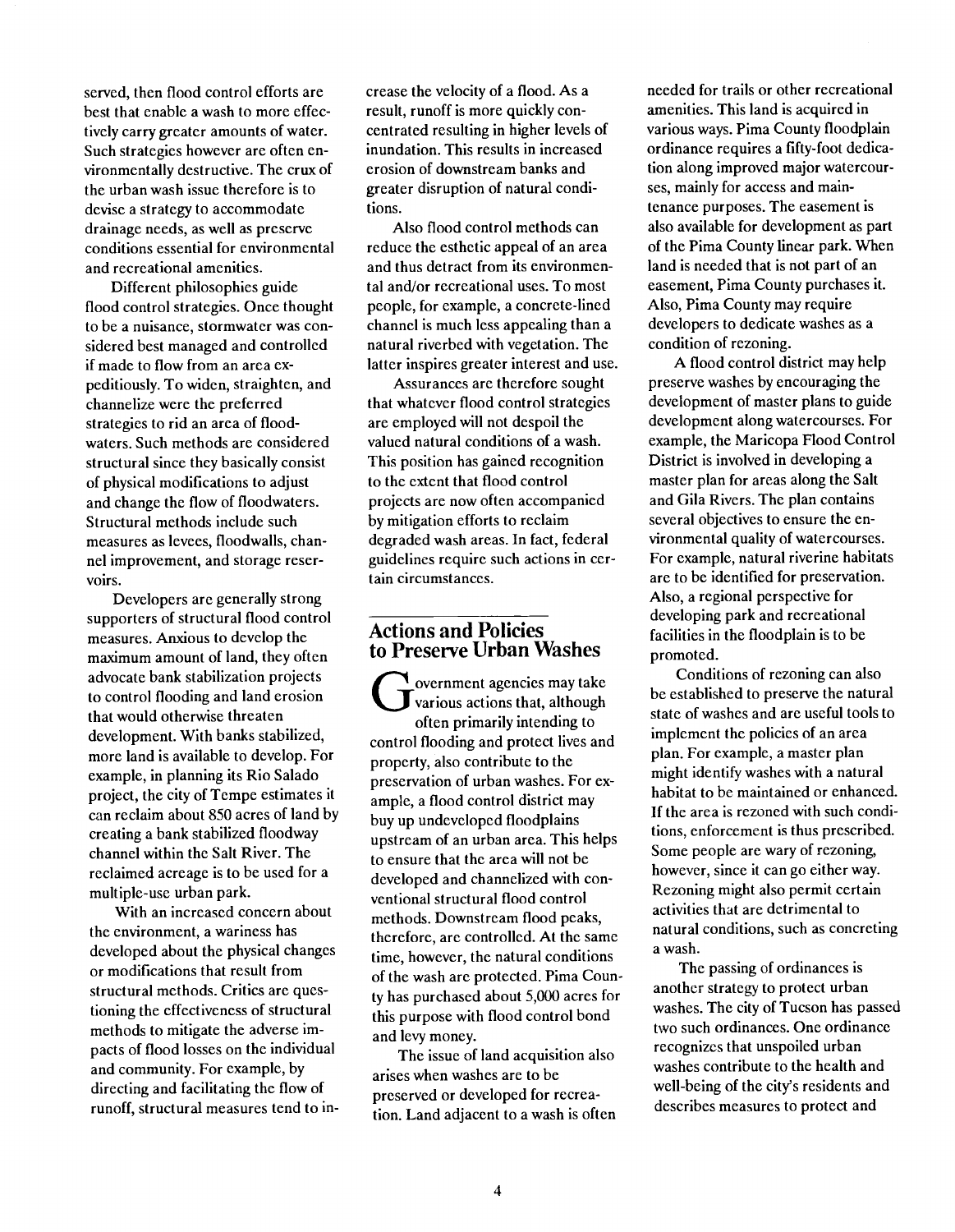maintain the natural conditions of designated urban washes. Also, Scottsdale has recently passed an Environmentally Sensitive Land Ordinance that designates much of North Scottsdale, including its mountains, foothills and alluvial fans as requiring special zoning considerations. The ordinance includes natural open space incentives which discourage development from highly visible mountains and washes.

An individual property owner can protect the natural conditions of a wash by establishing a conservation easement along the watercourse. Conservation easements are restrictions landowners voluntarily place on their property or a section of it to legally bind present and future owners. It specifically prohibits certain activities - e.g, timber cutting, ditch digging, construction $-$  to protect the habitat, flora, or fauna found on the land. A conservation easement might also provide a tax benefit to the property owner.

Different urban wash projects are in various stages of development within the state. What progress and success they demonstrate depend on a number of variables. Obviously, more than the natural forces of geology are at play. Political and social forces are also involved. A few such projects will now be described as case studies. They will demonstrate the issues involved when such work is undertaken and also convey the range and types of urban wash projects within the state.

# Pima County River Park

establishing a river park system of a river **County is in the process of** along the banks of its major watercourses. The eventual goal is to develop up to 105 miles of linear river park along the Santa Cruz and Rillito Rivers and the Canada del Oro, Pantano, and Tanque Verde Washes. Thus far about 4 miles have been

constructed.

The river park system is a component of a more grandiose trail design, the Eastern Pima County Trail System Master Plan. The latter plan intends to expand on the existing and planned river park system to connect with all major public lands in the area. Phase I of the plan designates a first priority network of 650 miles of trails, with linkages to public lands at more than 90 locations. Many of the proposed trails are to be along wash channels.



San Ildefonso bird design

Certain topographical conditions in the Tucson area favor the construction of a linear river park, along with the proposed trail extension. Tucson is surrounded by higher relief mountain ranges that are relatively unreduced by pedimentation; i.e. the development of broad platforms at the base of mountains. Higher dissected surfaces are therefore evident in which streams or washes are entrenched. Washes are generally well defined and fan out into branching patterns. The resulting system of washes forms the natural trail routes of a river park.

Not all Arizona areas have such features. Phoenix, for example, is located in an area of low, rolling topography, with fairly shallow bedrock. As a result, water flows over a broad surface in wide spread sheets. Concrete drainageways are constructed to collect the water before flowing into urban areas. As a result, Phoenix, unlike Tucson, lacks a well defined radial drainage pattern or an extensive network of washes that could be developed.

Plans call for the Tucson area park to extend along the major river banks in a 50-foot-wide corridor. This is expected to be sufficient space for vegetation and planned trails. Along certain sections, however, development has occurred close to the edge of a wash, leaving, at times, only 10 to 20 feet for parkland. The county owns some of the needed land, with other land to be purchased. Purchasing access land is a major expense of the project. Project funds are obtained from flood control tax levy money.

The river park project purports to restore the natural integrity of degraded river banks. Major rivers in the area would be revitalized to serve as appealing community attractions featuring environmental and recreational amenities. As a swath of natural life to stand in relief to urban forms and structures, the river park design has been referred to as a greenway or greenbelt.

A major feature of the river park design is the multiple use trail system. Separated from vehicular traffic, the trails are for pedestrian, bicycle, and equestrian uses. Also, the park is to provide for various activities and features: equestrian staging areas, drinking fountains and troughs, playgrounds, exercise equipment, shady rest areas, horticultural displays, interpretive features, restrooms and maintenance areas.

And, of course, the river park is to be an area with predominantly native vegetation. Where no vegetation exists because of degradation and misuse, various plants appropriate to the Sonora desert will be cultivated. Existing vegetation is to be preserved. In areas where vegetation needs to be disturbed, the mature vegetation is to be transplanted whenever possible.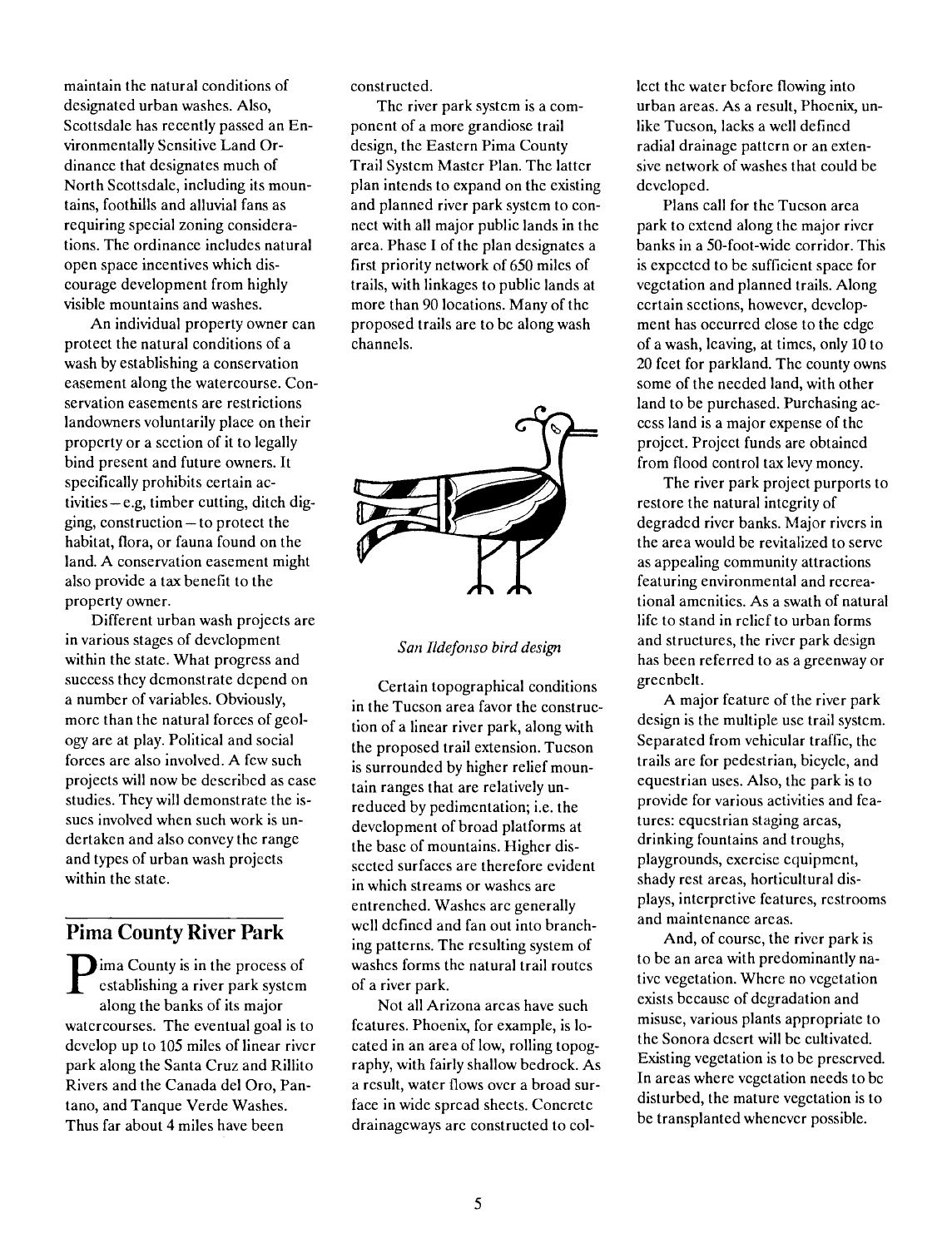The river park will be mostly in areas where urbanization has disrupted, if not destroyed, whatever wildlife habitat had existed. To help improve the setting, the wildlife types and species most likely to populate the river park are being identified. Strategies to enhance the habitats appropriate to those types and species are being developed, with the expectation that the wildlife will return to the area.

By implementing certain flood control measures Pima County became obligated to develop the river park. Under section 404 of the Clean Water Act, the Army Corps of Engineers is responsible for all tributaries to the navigable Colorado River. Since Tucson's ephemeral washes are designated U.S. waterways, Pima County applies for a 404 permit when stabilizing banks for flood control. Part of the 404 permit process requires that river parks be installed as mitigation measures to compensate for disturbed natural conditions.

Flood control is therefore the priority, a fact demonstrated by the county agencies involved in the project. Pima County Department of Transportation and Flood Control is designing and developing the river park. Later the parks will be turned over to Pima County Parks and Recreation for maintenance.

Critical comments about the river park include concern that the project, representing a mitigation strategy, is, in effect, an effort to compensate for an environmental loss that should never have occurred in the first place. Also criticized is the attempt at revegetation along the river banks. It has been described as sparse and having a tended, artificial appearance, not entirely true to natural conditions. Doubts are also expressed that linear parks can be sites of habitat restoration. At the same time, however, the river park is seen to represent an emerging appreciation of a vital

natural attraction in the area.

#### Indian Bend Wash

 $\mathbf{V}\mathbf{V}$  vironmental preservation as a differential desired  $\sum$  hereas Tucson claims enprime purpose of its river park endeavors, the Indian Bend Wash project maximizes the recreational possibilities of a developed urban wash. The different directions taken by the Indian Bend Wash planners reflect in many ways different community preferences and interests. At the same time, however, the project demonstrates that urban washes can be developed to serve varied and creative intents and purposes.

The Indian Bend Wash runs southward through Scottsdale and a section of Tempe before flowing into the Salt River. The wash drains part of the McDowell Mountains as well as some pediment areas north of Scottsdale before cutting through the center of town. When dry, the wash was considered an eyesore, for it contrasted with the development occurring nearby. When vigorously flowing, a fairly regular occurrence, the wash was a hazard and a danger splitting the community and threatening life and property. What to do? Obviously some sort of flood control project was called for.

The Army Corps of Engineers proposed the traditional solution: a concrete lined channel. The channel would be seven miles long, about 23 feet deep and 170 feet wide. The people of Scottsdale in turn rejected this proposal. Through an organized community effort, an alternate strategy was proposed. This consisted of creating a greenbelt with varied recreational opportunities. Instead of a stark, functional concrete ditch, a community resource of multiple and varied benefits would thus be created. An innovative approach at the time, the greenbelt concept was eventually accepted as the guiding principle of

the flood control project.

More than just two options to solve a flood control problem, the proposed solutions - a concrete ditch and a greenbelt - represented vastly different perspectives on urban design and development. That Scottsdale is a city with a relatively affluent and committed citizenry was no small matter in settling the affair to its satisfaction. The greenbelt was thus created.

Indian Bend Wash is a flood control project with built-in recreational facilities. Among the plethora of recreational opportunities are 300 acres of city parks, golf courses, swimming pools and fishing and boat lakes. Activities range from jogging to horseshoes to paddleboats. All facilities and equipment are designed for flood control. For example, tennis court fences break away and float with flood waters to return to normal positions when flooding subsides. Small lakes, which recharge groundwater, are designed and placed to slow rushing flood waters.

Basic to the park's development and operation were the expected economic benefits to Scottsdale. In fact, without the promise of economic gain, the project would unlikely be in its present form. And, as planned, the project has worked out to be an economic asset to the city. Because of its attractions, the Indian Bend Wash area is lined with high-cost, luxury apartments and condominiums. Also, businesses in proximity to the project greatly benefit. This growth and development are obviously to the advantage of the city's tax base.

Some critics express concern, however, that environmental uses are not adequately provided for, despite the much lauded multiple uses of the project. The natural conditions of the wash are said to be little evident, covered over by grass and recreational areas. Further, the project is criticized as a water consuming greenbelt. Some critics are thus prompted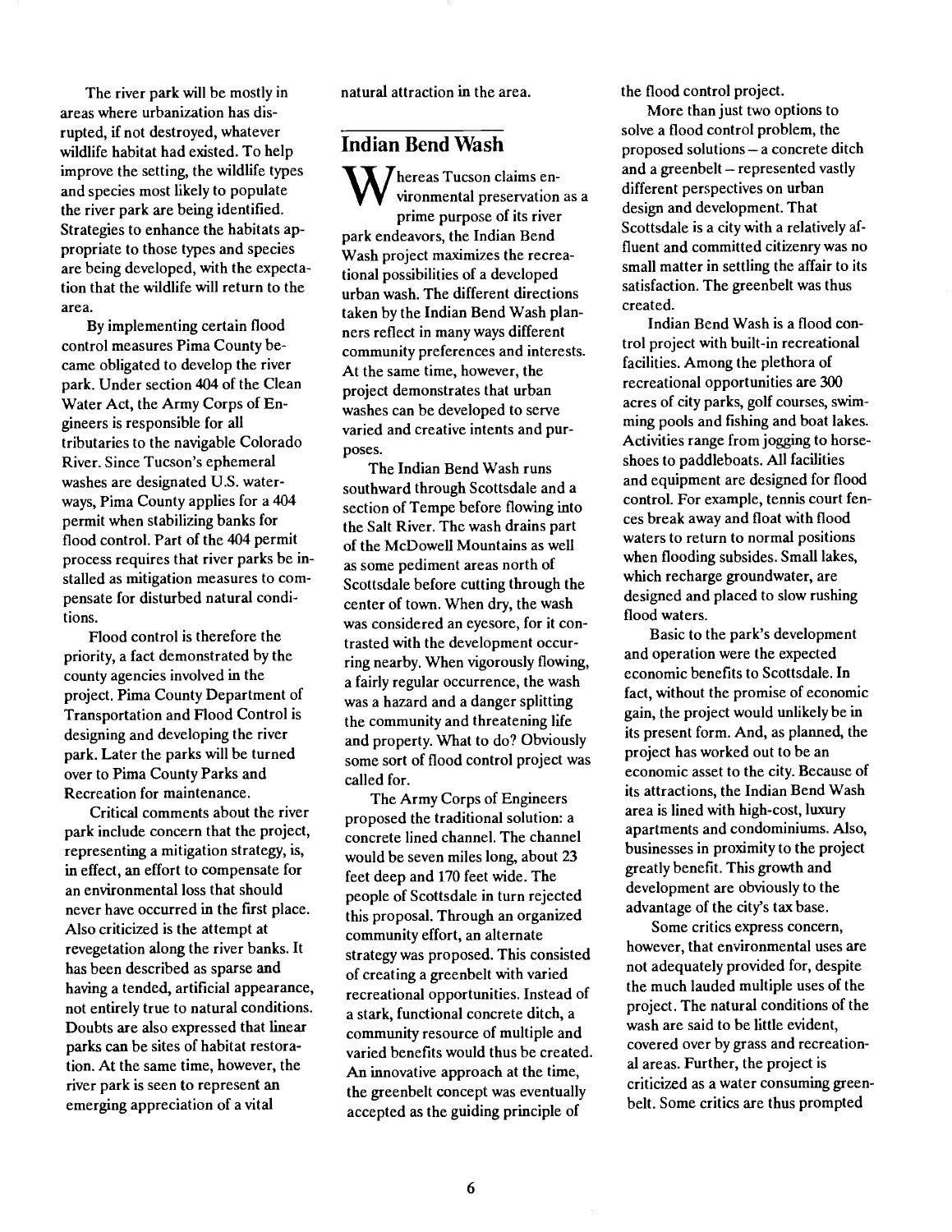to note that a desert greenbelt is in fact a contradiction in terms. In sum, various critics believe that environmental values got slighted in the project's commitment to other priorities.

To some extent the Indian Bend Wash endeavor stands as a model for the Tempe Rio Salado project. Developers of the Tempe project claim that the Rio Salado project will do for their city what the Indian Bend Wash did for Scottsdale. There are, however, significant differences between the two projects.

Plans for the Rio Salado project, which will develop land along the Salt River in Tempe, call for certain environmental features. Native vegetation and low-water use plant species are to be used. The project also proposes to create wildlife habitats and riparian landscape areas.

#### FIastaff and Prescott Begin Efforts

 $\sum$  are also beginning efforts to maller urban centers of Arizona reclaim the natural conditions of their creeks and washes disturbed by development and urbanization. Two such cities are Flagstaff and Prescott. The emergence of these efforts in such areas demonstrates an important fact; i.e., the adverse effects of urbanization are not confined to major centers such as Phoenix and Tucson. Further, the concern apparent in these cities demonstrates that sensitivity to the urban wash issue and the need to take action is evident in small urban areas as well as large population centers.

Flagstaff is located along the Rio de Flag, a river fed by ephemeral streams. Because of urbanization many of Flagstaff's streams and washes are severely degraded. For example, watercourses have been filled in, and the watertable has dropped in some areas resulting in the drying up of streams.

Flagstaff citizens have recently approved the sale of bonds for a reclaimed water treatment plant. The plant is to process wastewater and produce 3 million gallons of reclaimed water per day. Uses for the reclaimed water are presently being decided, with application on cemeteries and other grasslands expected.

The Northern Arizona Riparian Council (NARC) views the eventual operations of the treatment plant as providing an opportunity to reclaim riparian areas lost because of urbanization. The council is proposing that reclaimed water be released in areas where it would revive and benefit riparian habitats.

NARC's plan of action involves identifying locations where riparian communities previously existed. Studies would then be conducted to determine what the characteristics of these communities were. Finally, how such areas would benefit from a renewed flow of water would be ascertained.

NARC recently made an initial presentation before the Flagstaff City Council. It has been invited to provide further input during city council work sessions.

Activities to protect watercourses are also beginning in Prescott, a city with fairly abundant riparian areas. As defined by an involved citizen's group, the concern in Prescott is to preserve present stream conditions from the adverse affects of grazing and urban activities. The damages to Prescott watercourses are not considered to be as severe as in other areas of the state.

The quality of stream flow through Prescott is affected by situations both outside and within the city. Located in the headwaters above town, most of the riparian areas in the Prescott National Forest are listed as either in poor or fair condition by the U.S. Forest Service. Some people believe this situation is mostly the

result of over grazing. Also, concern has been expressed that zoning in Prescott is not effective for protecting natural stream conditions. A further concern is that sewer lines are laid in streambeds. This results at times in inflow that overloads the system causing flooding. Leakage into streambeds has also resulted.

A recent Prescott general management plan recognized the importance of preserving the condition and quality of stream and riparian areas in Prescott. The document however was criticized as being too general and therefore ineffective as a policy guide.

The conservation committee of the Prescott Audubon Society is working to develop a proposal advocating the protection of creeks and washes within city limits. The proposal is to be submitted to the city and provide specific recommendations, including suggested zoning changes. It is hoped that the proposal will attract general public support and provide the incentive to pass appropriate legislation.

Also, a linear trail system along Prescott creeks is being planned and developed. The intent is to create a trail to link the city with the national forest. At the same time the trails are to encourage public appreciation of the city's riparian areas.

# **Conclusion**

The state of preserving and The issue of preserving and not one to be resolved along an urban-vs.-nature dichotomy, with advocates lined up on each side. Instead, the urban wash issue has the potential to demonstrate that, in the best of urban environments, the developed and natural can be complementary, each contributing to an attractive, safe, and creative human setting. In a broad sense, the issue has to do with designing an urban environment that is not inhospitable to natural and environmental features.